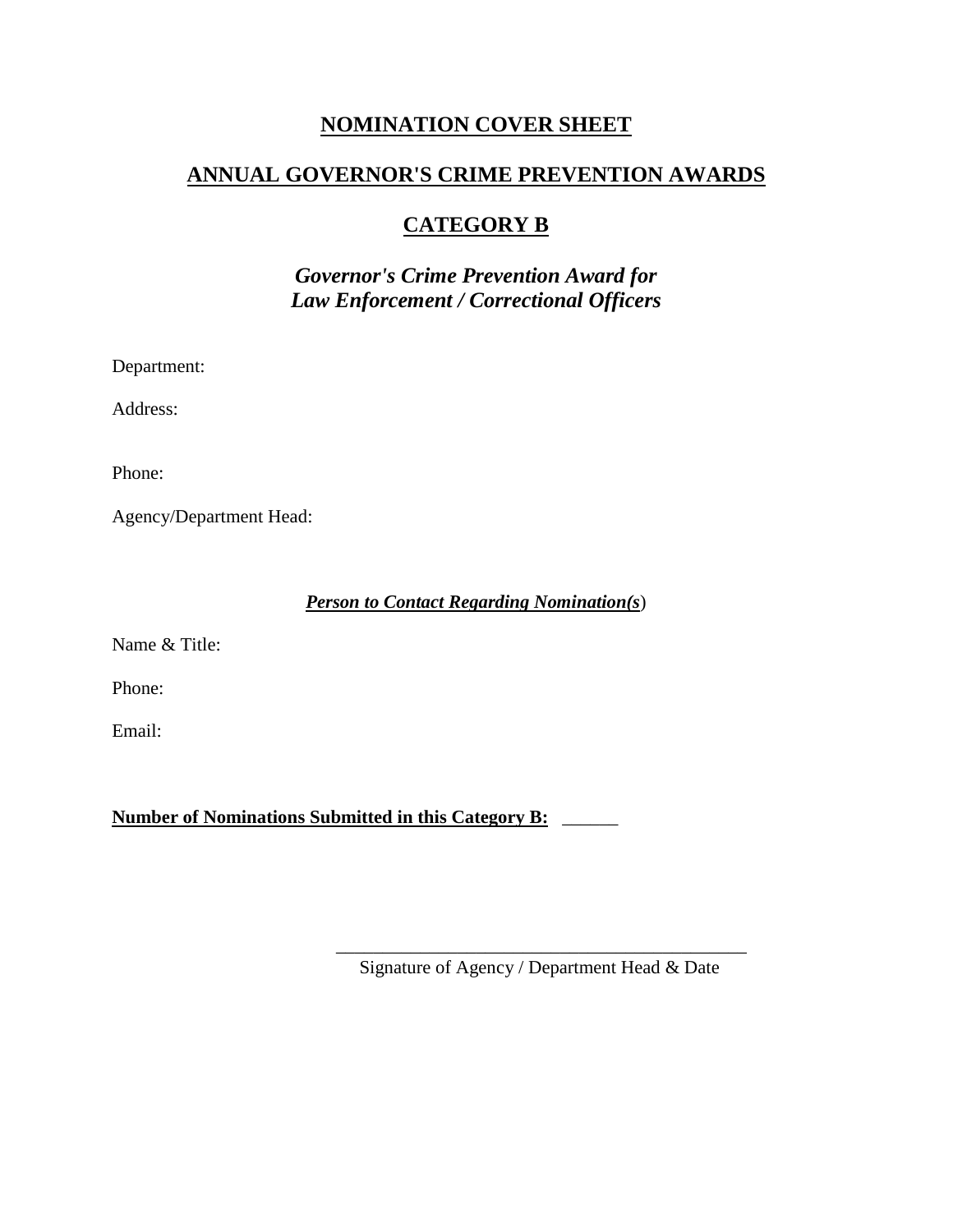#### 2021

## **CATEGORY B**

### *GOVERNOR'S CRIME PREVENTION AWARD FOR LAW ENFORCEMENT/CORRECTIONAL OFFICERS*

**Purpose**: To recognize those law enforcement/correctional officers who have made an outstanding effort in their department and in their community to further the cause of proactive crime prevention during the period July 1, 2020 through June 30, 2021.

**Eligibility:** Any law enforcement/correctional officer in MD who has made an outstanding effort in the field of crime prevention and has received departmental recognition during the period specified. There is no limit on the number of officers who can receive this award.

**EXCEPTION: Any law enforcement/correctional officer in Maryland who is assigned to a specialty unit known as crime prevention, crime reduction, community policing, and the like is required to also have received recognition from their local jurisdiction's highest ranking official (e.g., Mayor, County Executive, University President, etc.) for their crime prevention efforts.** This is in **ADDITION** to appropriate departmental recognition.

**Instructions:** Complete this form in a concise manner, emphasizing key points. Include statistics or endorsements that substantiate the effectiveness of the effort. All information must be verifiable upon request.

Please keep in mind when completing this form that it is the **SOLE** basis of the award. **IF ANY NECESSARY INFORMATION IS OMITTED, THE NOMINATION WILL NOT BE CONSIDERED.** If necessary, use additional blank pages to complete the narrative and attach together. Please type all information. **PLEASE NOMINATE ONLY ONE OFFICER PER FORM.** Multiple nomination forms may be submitted together with the cover sheet / signature page.

### **ONE (1) HARD COPY AND ONE (1) ELECTRONIC COPY MUST BE SUBMITTED FOR EACH NOMINATION; AND THE NOMINATION MUST FOLLOW THE FORMAT PROVIDED.**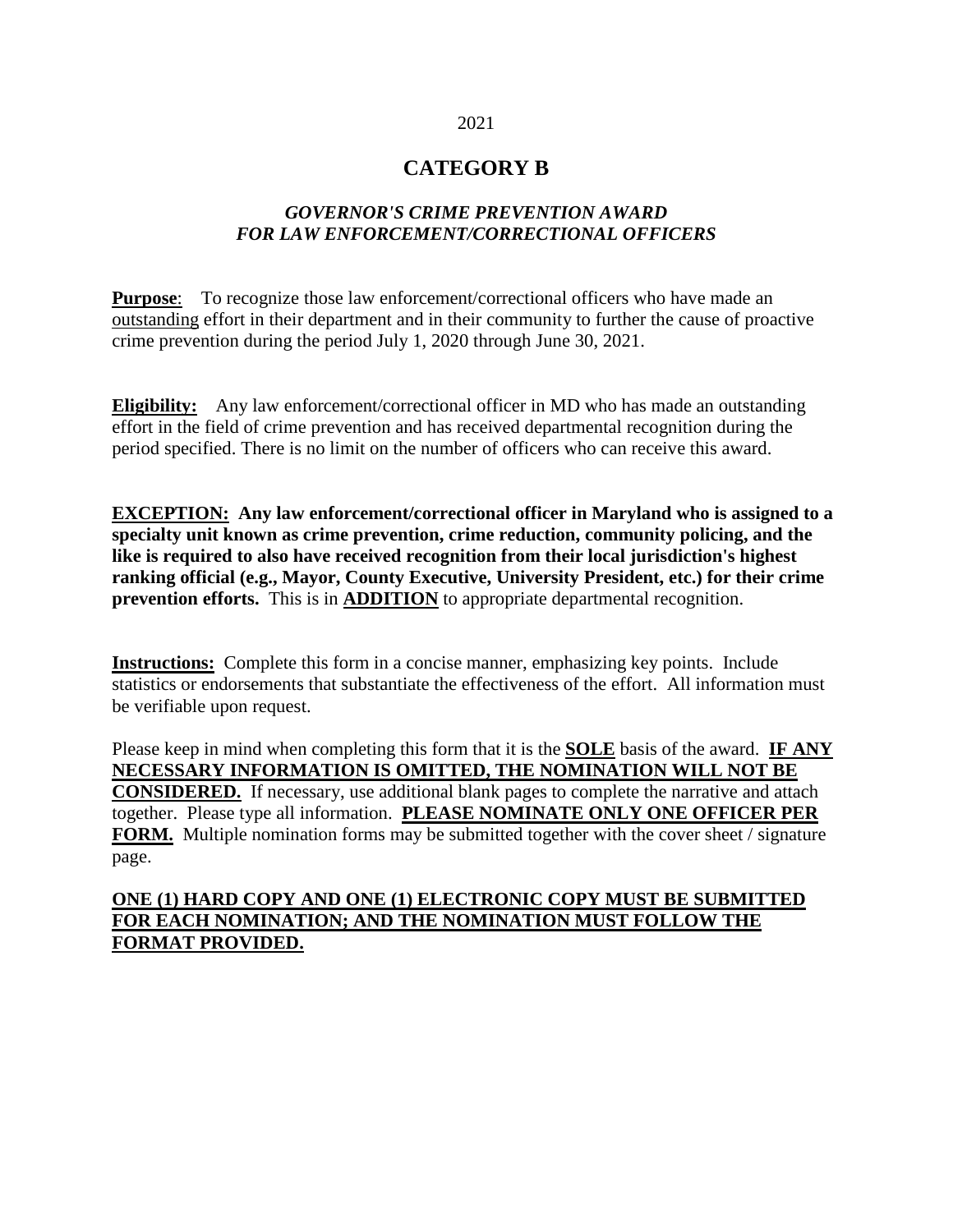1. Supply Nominee Information.

Name of Officer:

Title: Department:

Address:

Phone:

Is this officer a past recipient of a Category B award?

If yes, please indicate in which year(s) the officer has won:  $\qquad \qquad$ 

**NOTE:** If the officer being nominated has won in the past, he/she must have concentrated their efforts in a crime prevention area **DIFFERENT** from the one for which they won the previous award(s). Also, all documentation of activities must be limited to those performed **AFTER** receipt of the last award.

- 2. What are the officer's primary job responsibilities? Please be **specific**.
- 3. Provide a description of the officer's crime prevention activities during the period July 1, 2020 through June 30, 2021.
- 4. Provide a description of the results of the officer's crime prevention activities during the period July 1, 2020 through June 30, 2021.
- 5 Why do you consider this officer to be outstanding? (e.g., is the work done on the officer's own time, through the officer's own initiative, have there been any significant inroads made in crime prevention in the area due to the officer's work, etc.)?